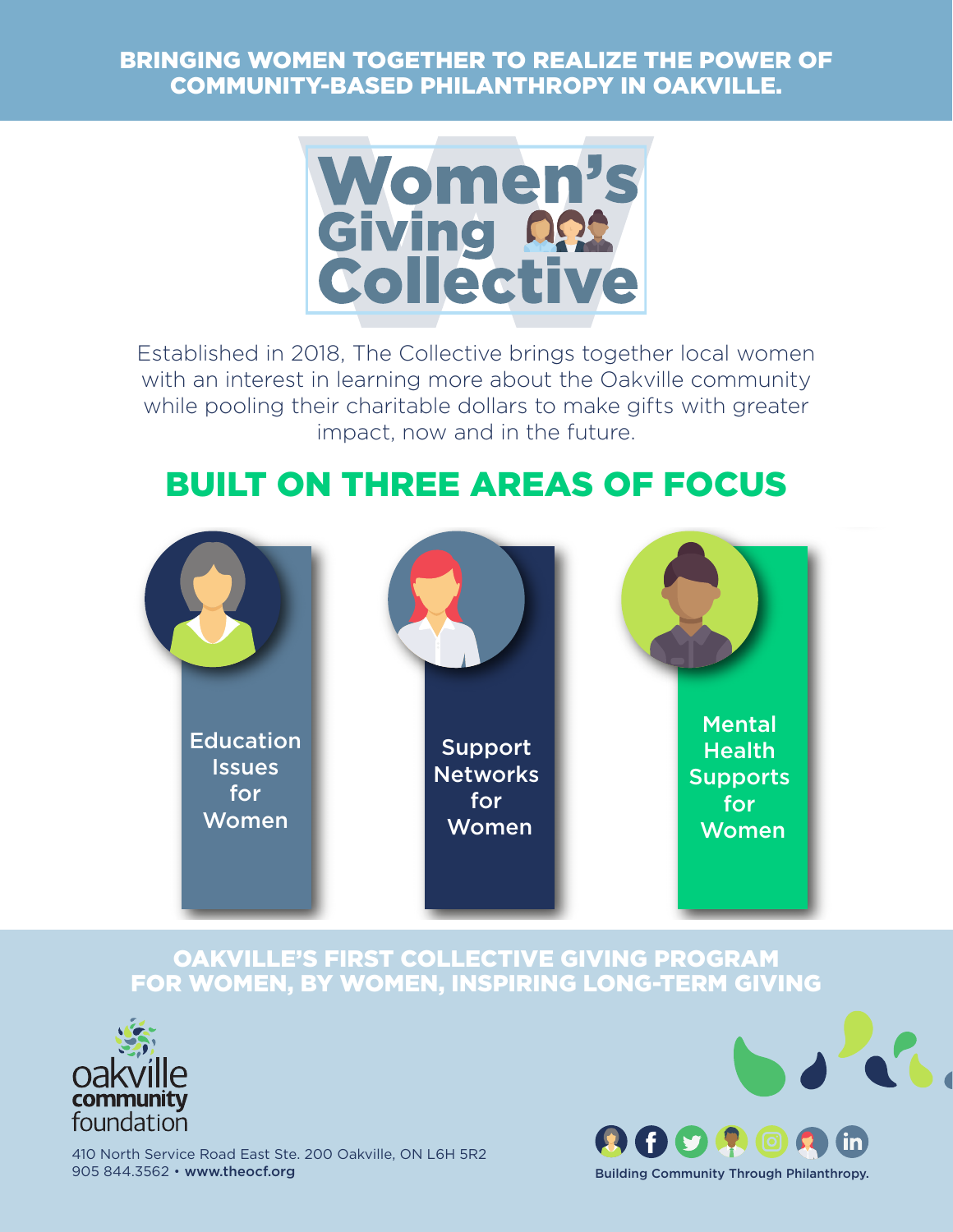



## HOW IT WORKS.

Each member contributes an annual amount of \$1,000\* . Annual donations are grouped together and 40% is granted to a qualified charity determined by the members in keeping with their identified priorities. The remaining portion of donations are added to the Women's Giving Endowed Fund, ensuring community needs are addressed for years to come. The Oakville Community Foundation supports the costs of the WGC operating activities.

## OUR GUIDING PRINCIPLES.

- **1.** Be thoughtful and informed about local issues with built-in learning opportunities.
- **2.** Ensure longevity in the program by utilizing partial permanent funding and partial granting. The program provides a method of direct granting while building a permanent fund for years to come.
- **3.** Be for women, by women, with a focus on immediate and long-term impact in our local community.
- 4. Draw from research and evidence based materials (current and future), to support directions and focus for funding.
- **5.** Focus for granting is local and for women-specific needs and programs.

### EDUCATIONAL OPPORTUNITIES.

The Collective meets three to four times per year. Every gathering provides an opportunity for engagement, networking and education. The Foundation staff assist the members by providing insights from their work while engaging outside experts. These meetings help members broaden and expand their understanding of community needs, focused on members' core priority areas: women in education, support networks and mental health.

The Foundation works to inform members by bringing ideas, programs and research that meets the group's priorities. Decision making for grants is made with the members' input and feedback.

\*Participation is our goal. If financial barrier is holding you back from participating, contact Sarah to discuss what you would like to contribute.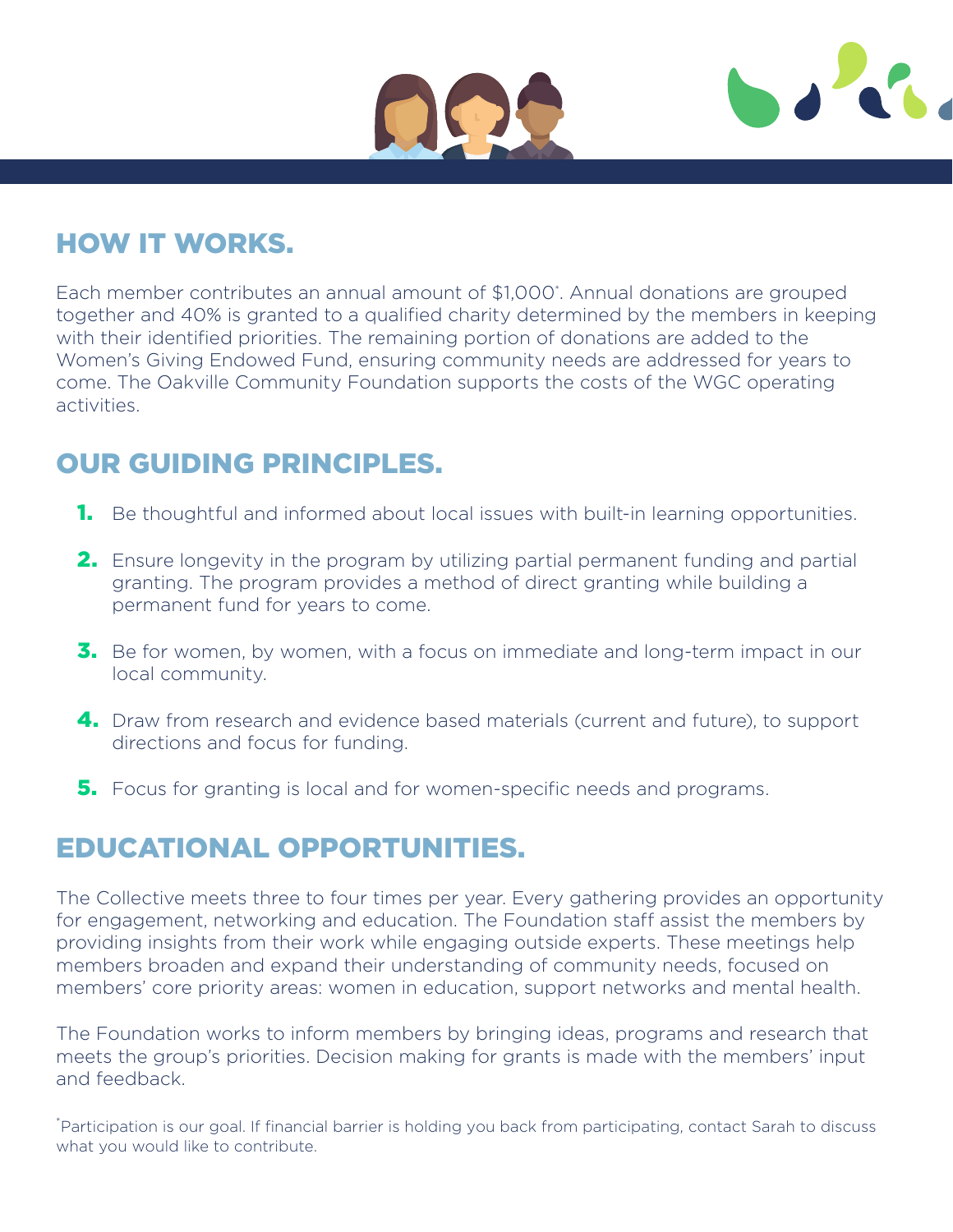

### OUR HISTORY.

#### **2018: Our First Women's Event**

• The Foundation hosted its first Person's Day gathering on October 18th and invited local women to participate in The Collective

#### **2019:**

- The Collective defined, designed and set the framework for their work
- The Collective reviewed applications from a number of charities, aligned to the WGC priority areas and agreed to commit three years of support to help build this charities key program
- The first multi-year grant recipient was Heartache2Hope and their Closed Support Group and Individual Grief Support Programs

#### **2020:**

- The Endowed Fund grew to just over \$54,000 in the two-year period
- The Flow-Through Fund had a balance of just under \$8,000 in the two-year period
- The Collective made its second-year commitment grant to Heartache2Hope, which was \$8,500 Flow-Through Fund had a balance of just under \$8,C<br>
year period<br>
Collective made its second-year commitment grant is<br>
th was \$8,500<br>
Ibined with the first year commitment, a total of \$16,<br>
tache2Hope<br>
Endowed Fund at the e
- Combined with the first year commitment, a total of \$16,500 was granted to Heartache2Hope

#### **2021:**

- The Endowed Fund at the end of 2021 was just over \$95,000
- The Flow-Through Fund at the end of 2021 was \$14,000
- Cumulative Granting since inception has been \$30,000
- The Collective voted to help a new charity, the Halton Youth Collective and provided initial seed funding of \$5,000 with a three year grant commitment (2022-2025)

#### **What members are saying…**

*"I'm truly thankful to be part of the Women's Giving Collective at the Oakville Community Foundation. It's something so unique, and I love being connected with so many other wonderful, interesting and empowering women. "* 

*"I understand and strongly believe in the idea of women supporting women. Through the Women's Giving Collective, we can help women be more empowered, more strategic, and achieve a more significant impact as a group than we might alone."* 

*"I would have a much smaller impact if I was donating by myself but as a member of this Collective I feel that I can make a difference and be part of a group of women with the shared goal of supporting my community."*